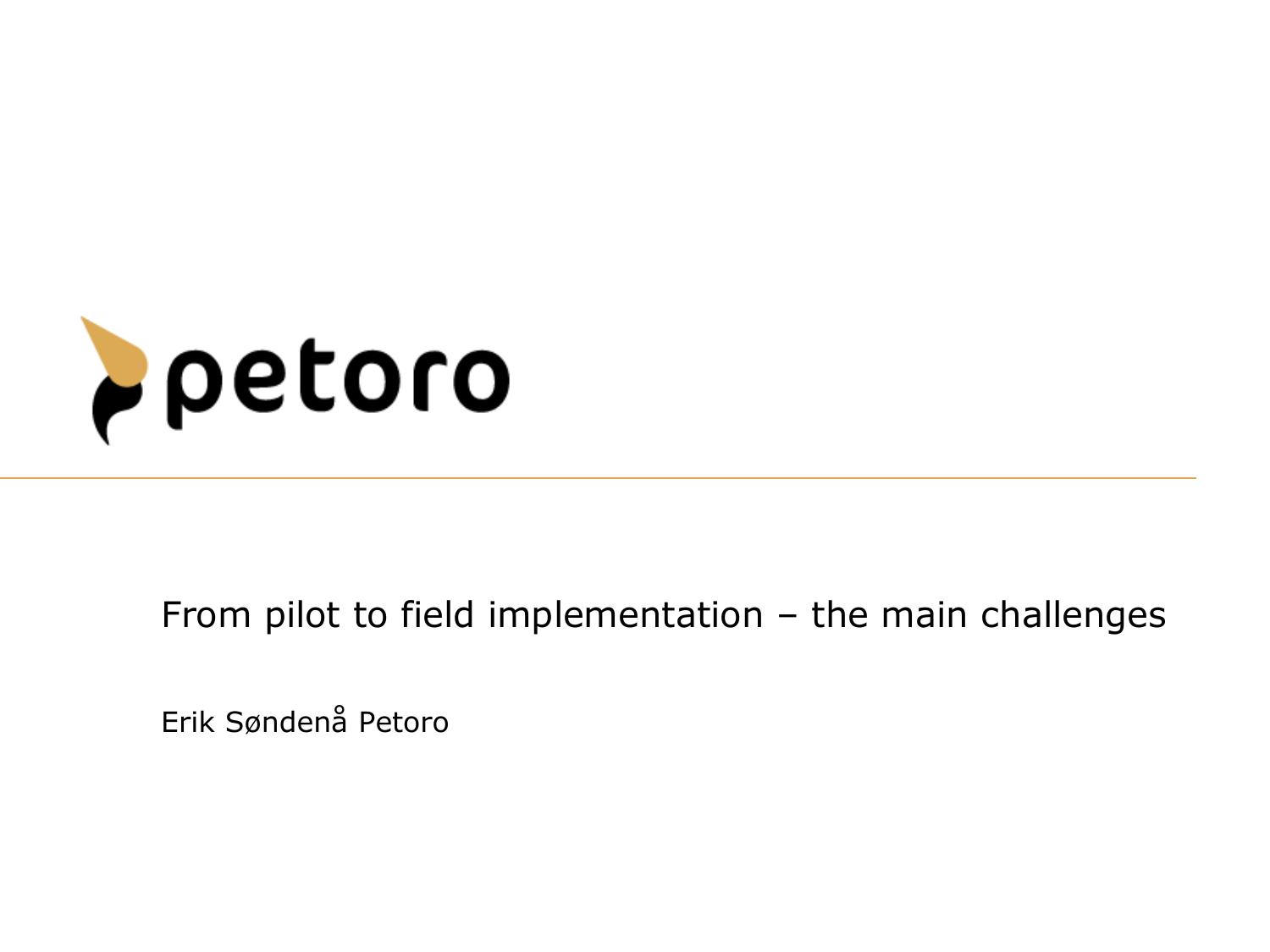# Content

- Status EOR NCS
- Pilot plans
- Decision process EOR from pilot to full field implementation
- Summery

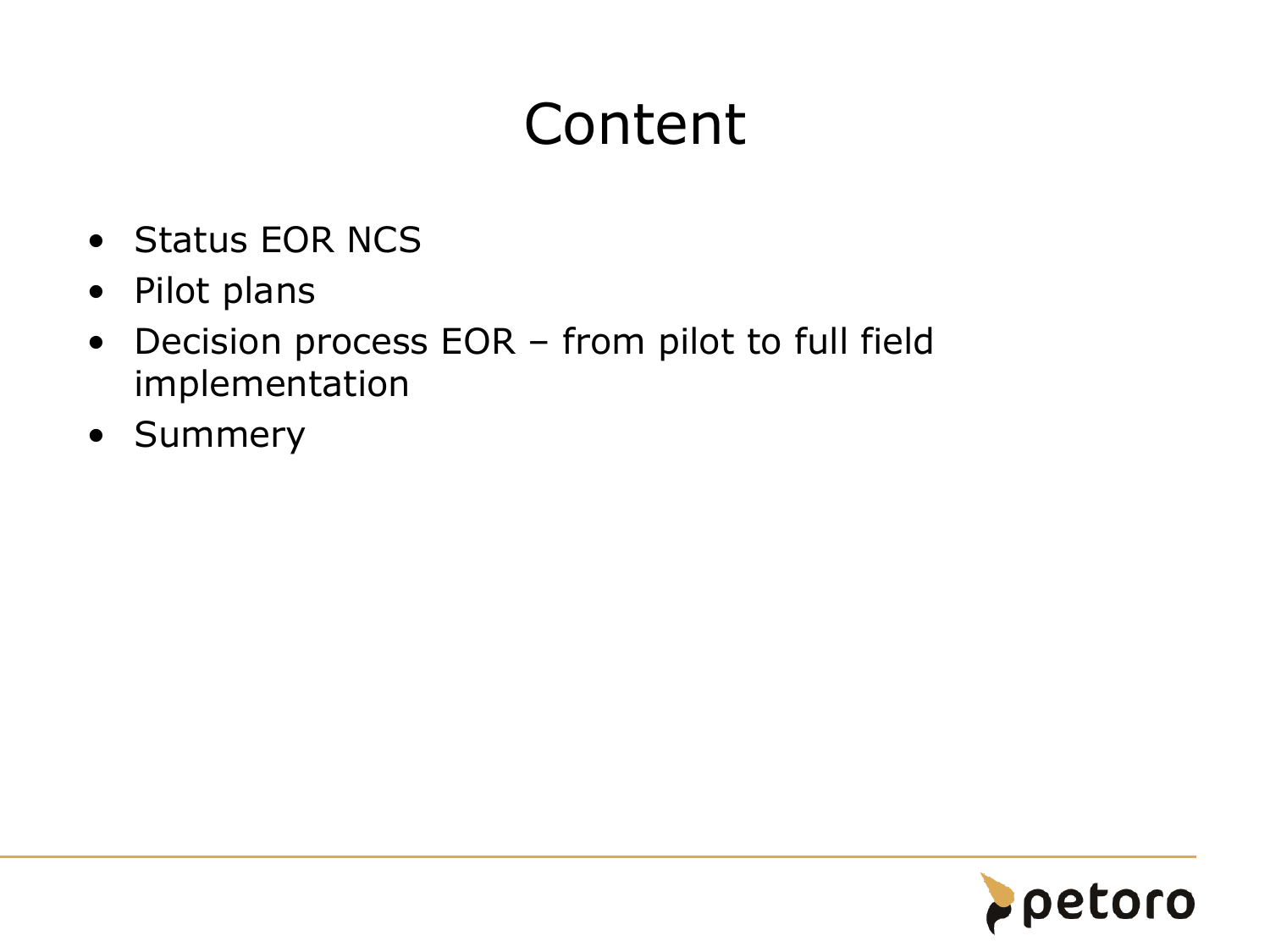### EOR – Advansed water injection Status RNB2010



- The four largest EOR-projects have postponed DG3 with 2 years or more since fall 2008
- One field reported a EOR volume of 2 MSm3 in RNB2010, but the project is now terminated.

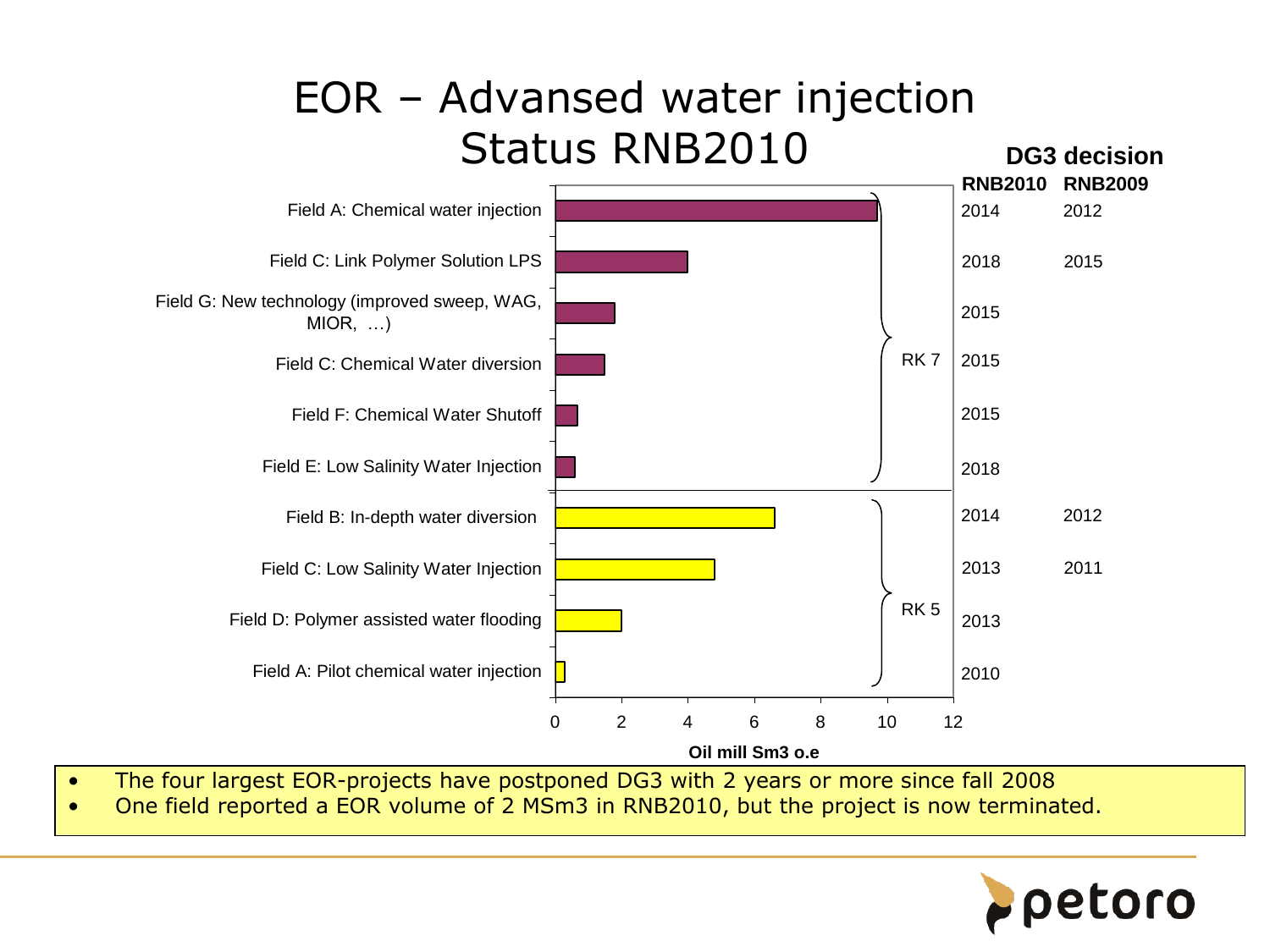## EOR Pilot Plans 2010

| <b>Felt</b> | <b>Pilot</b>                                          | <b>Decisions</b>             |
|-------------|-------------------------------------------------------|------------------------------|
| Field A     | Injection test diverging chemicals                    | DG4: Q2 2010                 |
| Field A     | Two well pilot. diverging chemicals.                  | DG3: Q1 2010<br>DG4: Q3 2010 |
| Field B     | Injection test. Silicate                              | DG4: Q2 2010                 |
| Field B     | Two well pilot Silicate                               | DG4: Q2 2011                 |
| Field C     | Single well chemical tracer test (SWCTT) LoSal        | DG4 2010                     |
| Field C     | Two well pilot diverging chemicals - BrightWater      | DG4 2010                     |
| Field C     | Injection test Link Polymer solution (LPS)            | DG4 2010                     |
| Field C     | Two well pilot or several Single well tracer test LPS | DG4 2011                     |

- Many pilot plans and other EOR activities in 2010 and 2011.
- It is important that field licences follow the plans and make decisions. For all these fields EOR is time critical

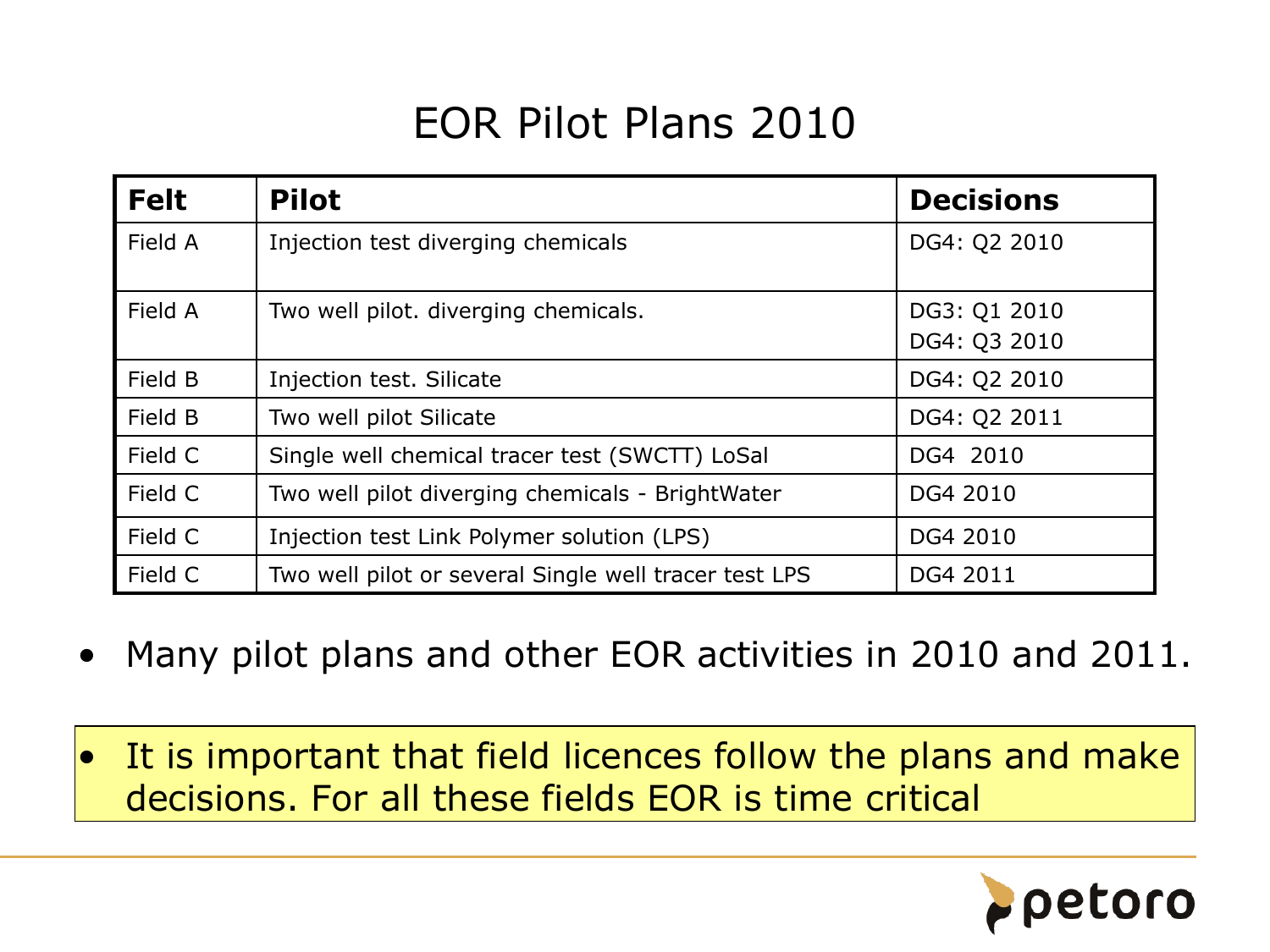### Possible Pilot Workflow

- 1. Identify the uncertainty
- 2. Study how uncertainties can be addressed and which are irredusible.
- 3. Can uncertainties be reduced significantly within a reasonable time by using the Pilot? Are there alternatives to the pilot to reduce uncertainty?
- 4. Defining the data collection program and the success criteria for the Pilot

A 'pilot' should not only be a demonstration project, but a method for actively reducing the uncertainty in the full field project as well as to optimize the main project

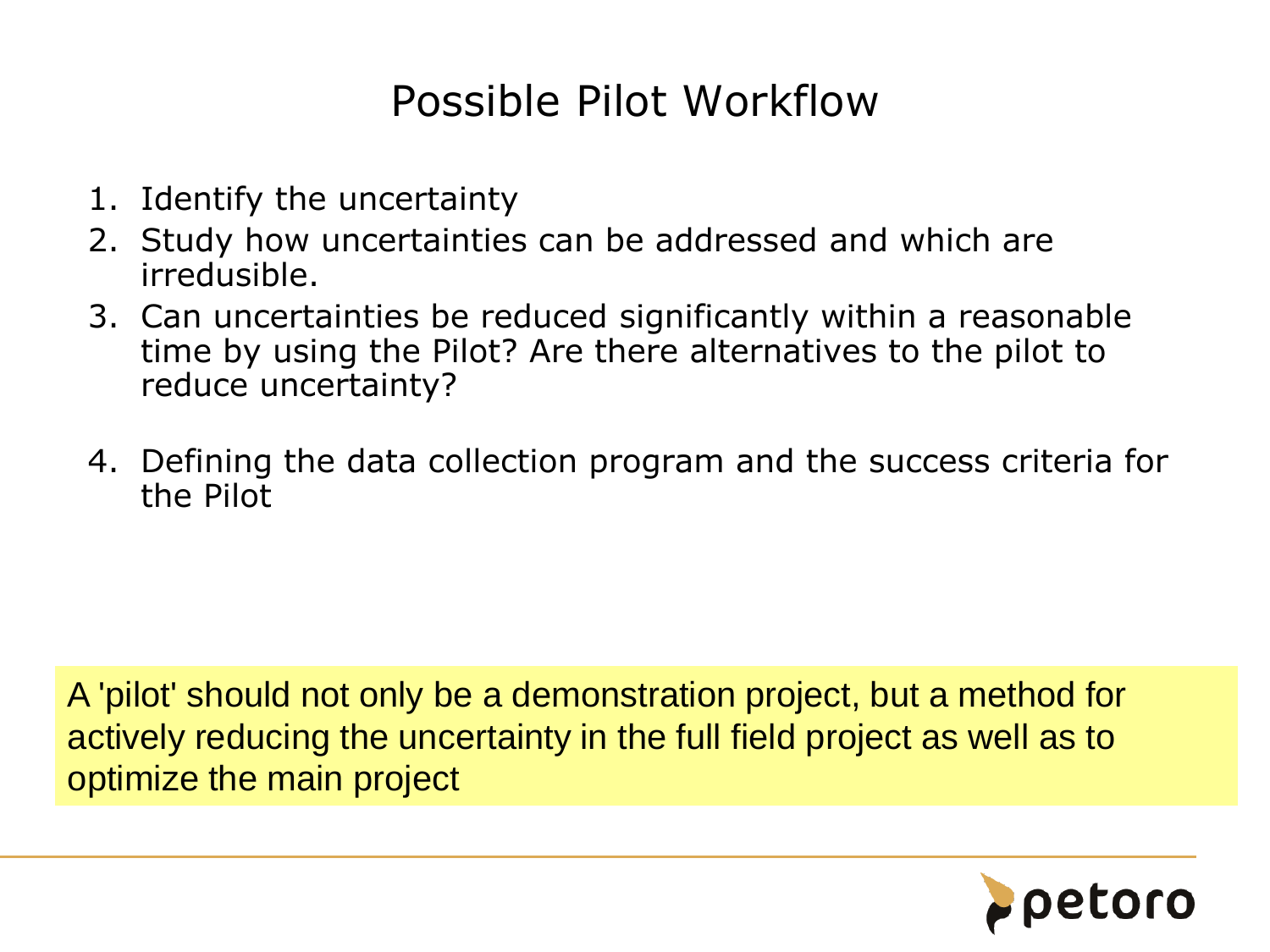## Example potential LoSal pilot



- Injection start 1.1.2011
- Maks. differense in oil-rate 2013: 25 Sm $3/d$  (18%)
- Max red. i vannkutt: 3%

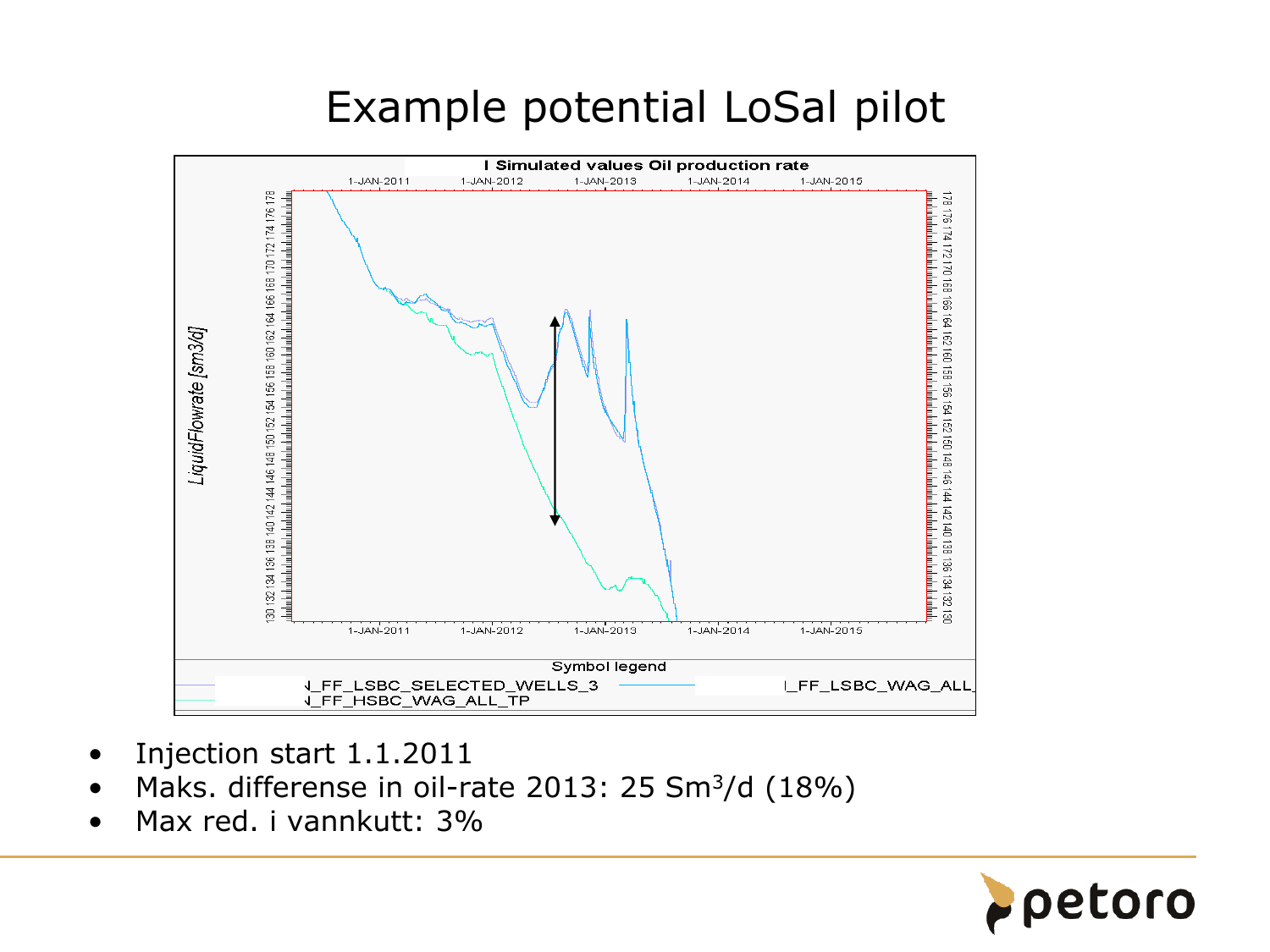## Plan LoSal Field C



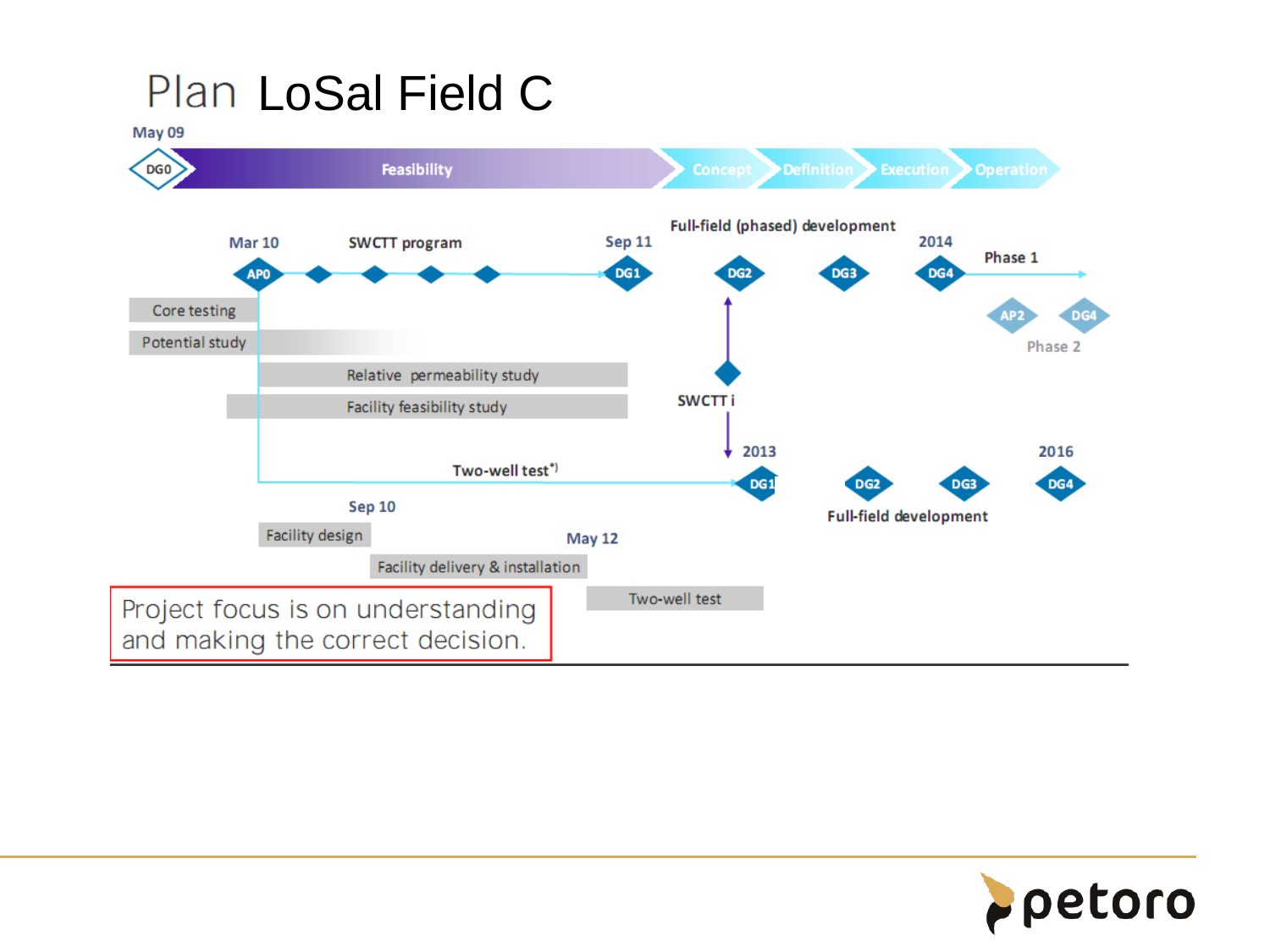### Data collection program: Two-well test

#### Pros

- Large effect on reservoir uncertainty if successful (proves both mobilisation and production)
- A successful pilot covers investment (partly at least)
- Gives operational experience
- . RO plant solution has possible postuses even if project is stopped

#### Cons

- Unclear if test is will be conclusive
- Large investment upfront
- Delayed field implementation (2 yr)
- Challenging to find good test areas
- Probably only test in one formation

The next step is to evaluate the two different scenario.

#### Data collection program: SWCTT series Pros Cons

- . Allows to investigate more than one formation
- Lower uncertainty in measurement of mobilisation compared to two-well test
- . Relatively low investment level for qualification
- Saves 2 years to field implementation
- . Will not reduce uncertainty as much as a successful two-well test could
	- Proves mobilisation but not increased production
- · Implies decision on FF implementation at higher risk (possible?)
- Reduced production during testing
- Requires well intervention
- Do we have enough wells?

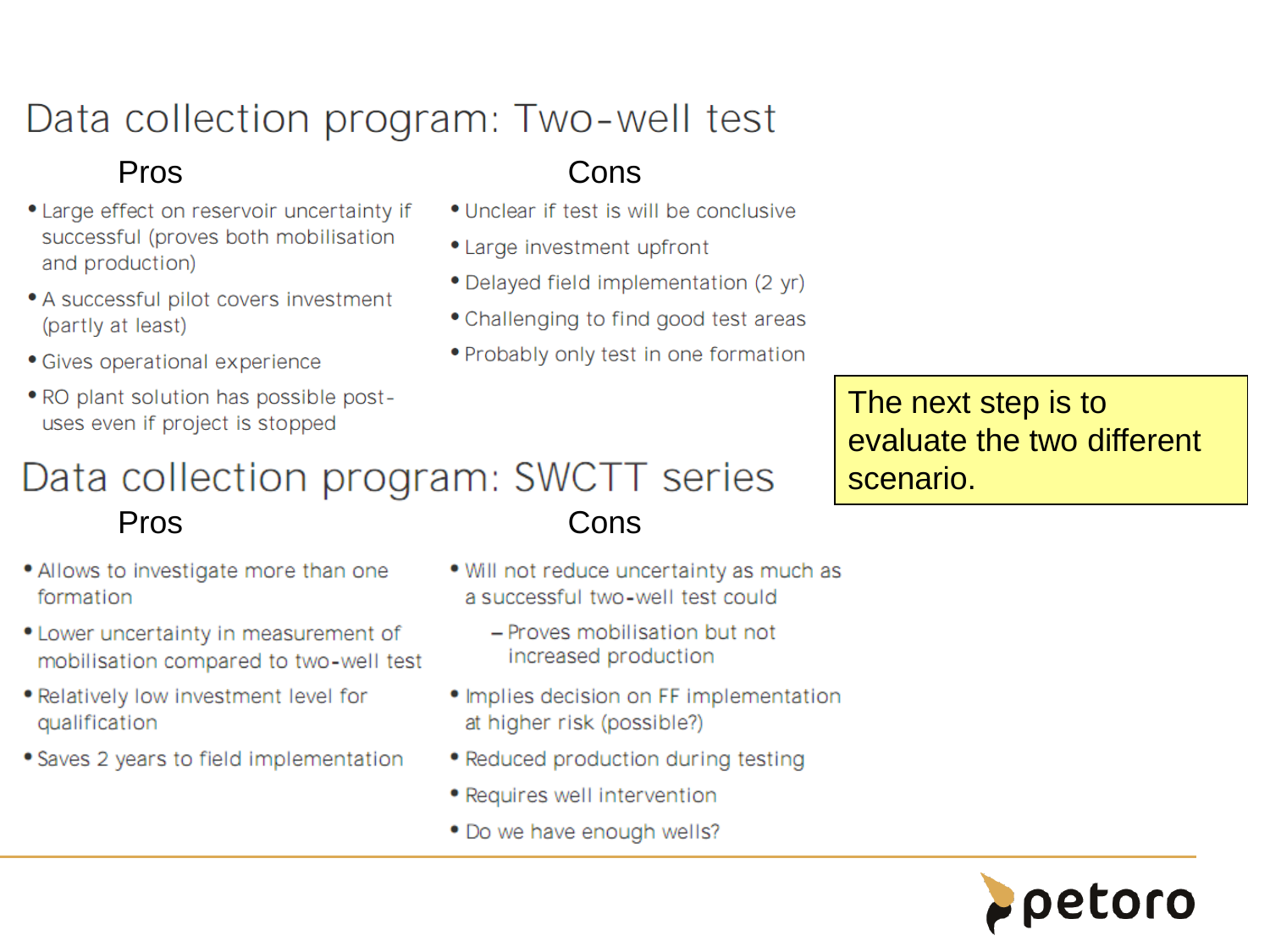Example - Evaluation data collection program LoSal Single well chemical tracer test program gives the highest NPV

|                               | 2-well | 2-well | 2-well | <b>SWCTT</b> |
|-------------------------------|--------|--------|--------|--------------|
|                               | pilot  | pilot  | pilot  | 4 test       |
|                               | 1 year | 2 year | 3 year | 1 year       |
| Field implementation -<br>DG4 | 2016   | 2017   | 2018   | 2014         |

- A conclusive test is uncertain with a 2-well pilot. Most likely that a 2-3 year test is needed.
- By drilling a well closer to the injector the 2-well pilot can be reduced to one year.
- The largest uncertainty is the reduced potential with a delayed full field implementation.

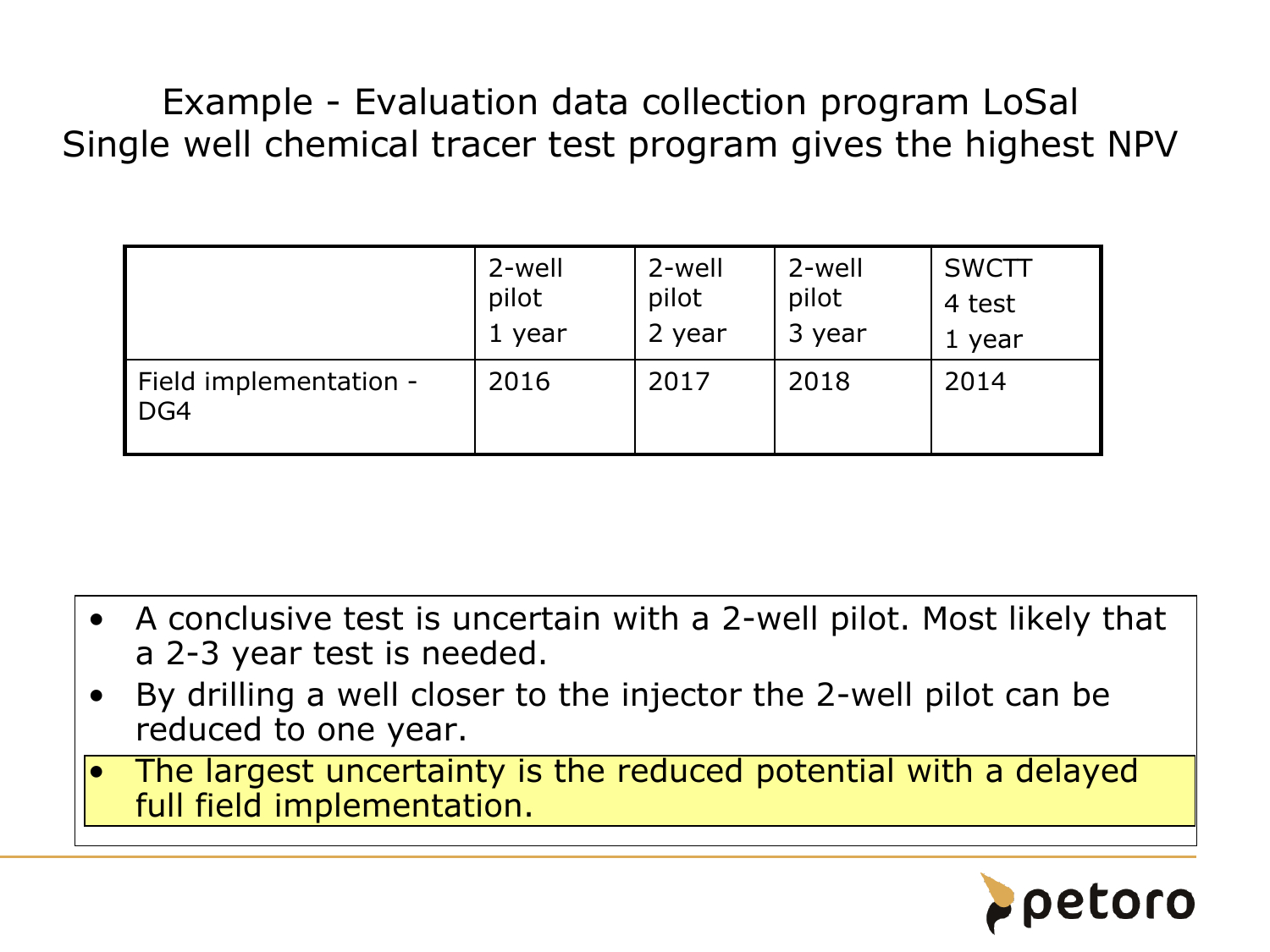## Example BrightWater 2-well pilot





- Injection 9 days  $-$  start 1.1.2011
- Responce after 1 year
- Increase in oilrate 200%
- Oil increase 0,2-0,4 MSm3 within 5 years
- BrightWater has small upfront CAPEX investments; minimal modifications. 'Learn as you go'; well by well decision

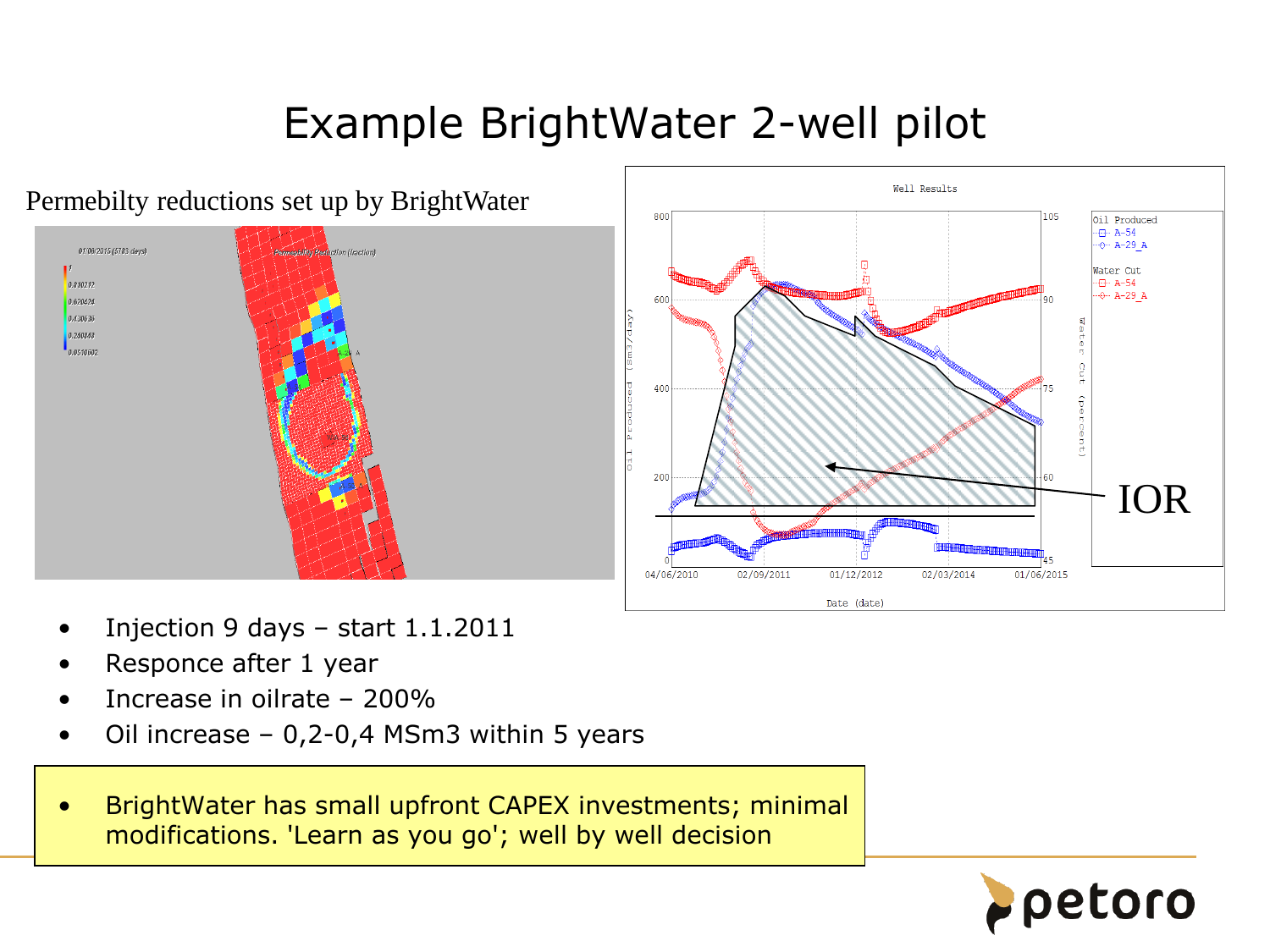### Example Polymer/Link Polymer solution Potential pilot Field C



- Significant increase in oilrate (50-100%) after 2,5 years
- Increase of 0,2 MSm3 within 4 years
- Pilot economically robust.
- A challange to evaluate microscopic effect of LPS

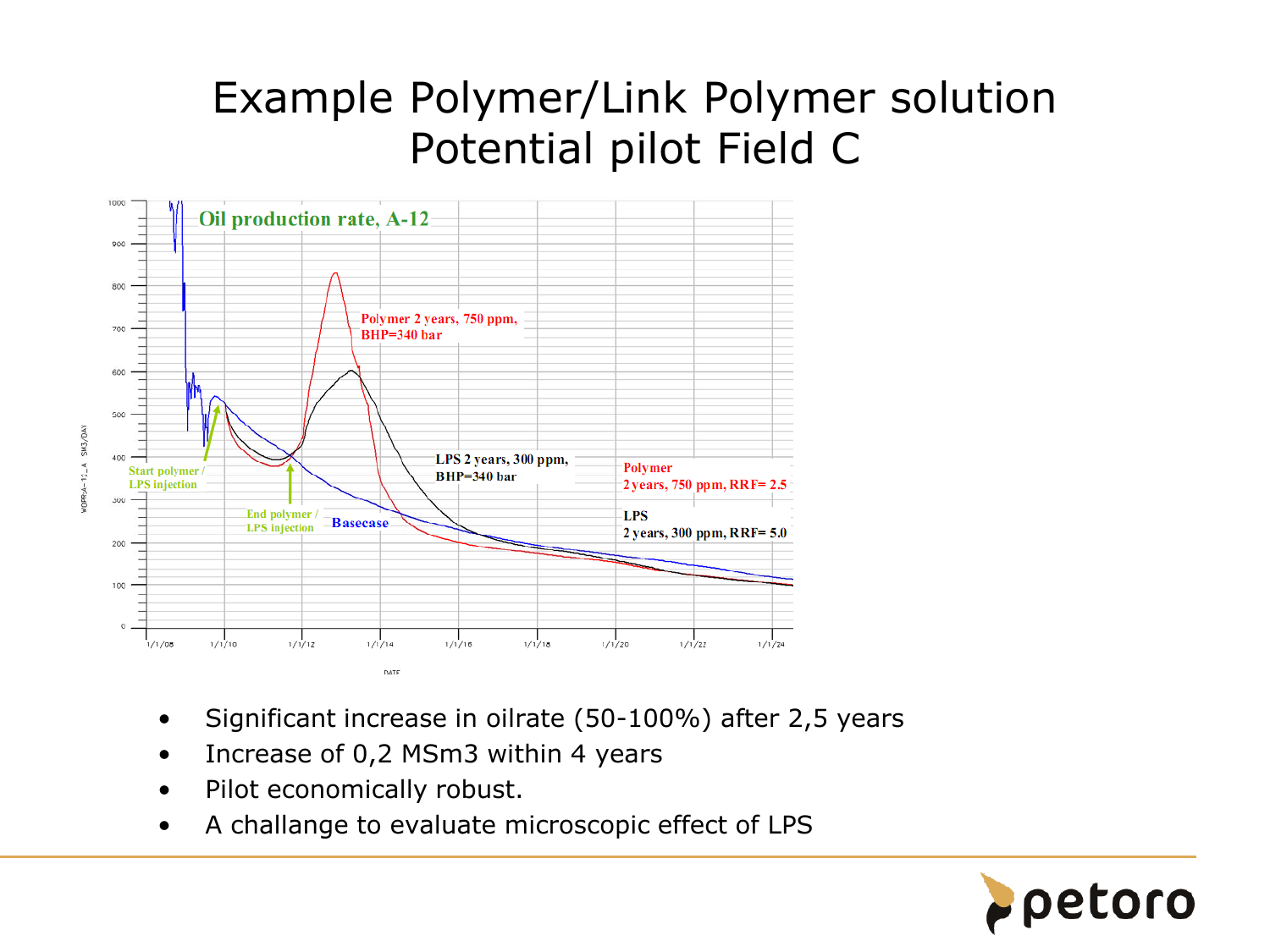# Combined LowSal and surfactants or polymers

- Surfactants
	- -Reduce oil-water interfacial tension
	- -Reduce capillary forces
	- -Improve microscopic recovery efficie



- · Polymers
	- -Increase water viscosity
	- -Improve mobility ratio
	- -Improve sweep efficiency



Advantage of the combined EOR methods

- Low salinity reduces surfactant and polymer retention
- Same effect with less amount of chemicals
- Low cost surfactants can be used at these salinities

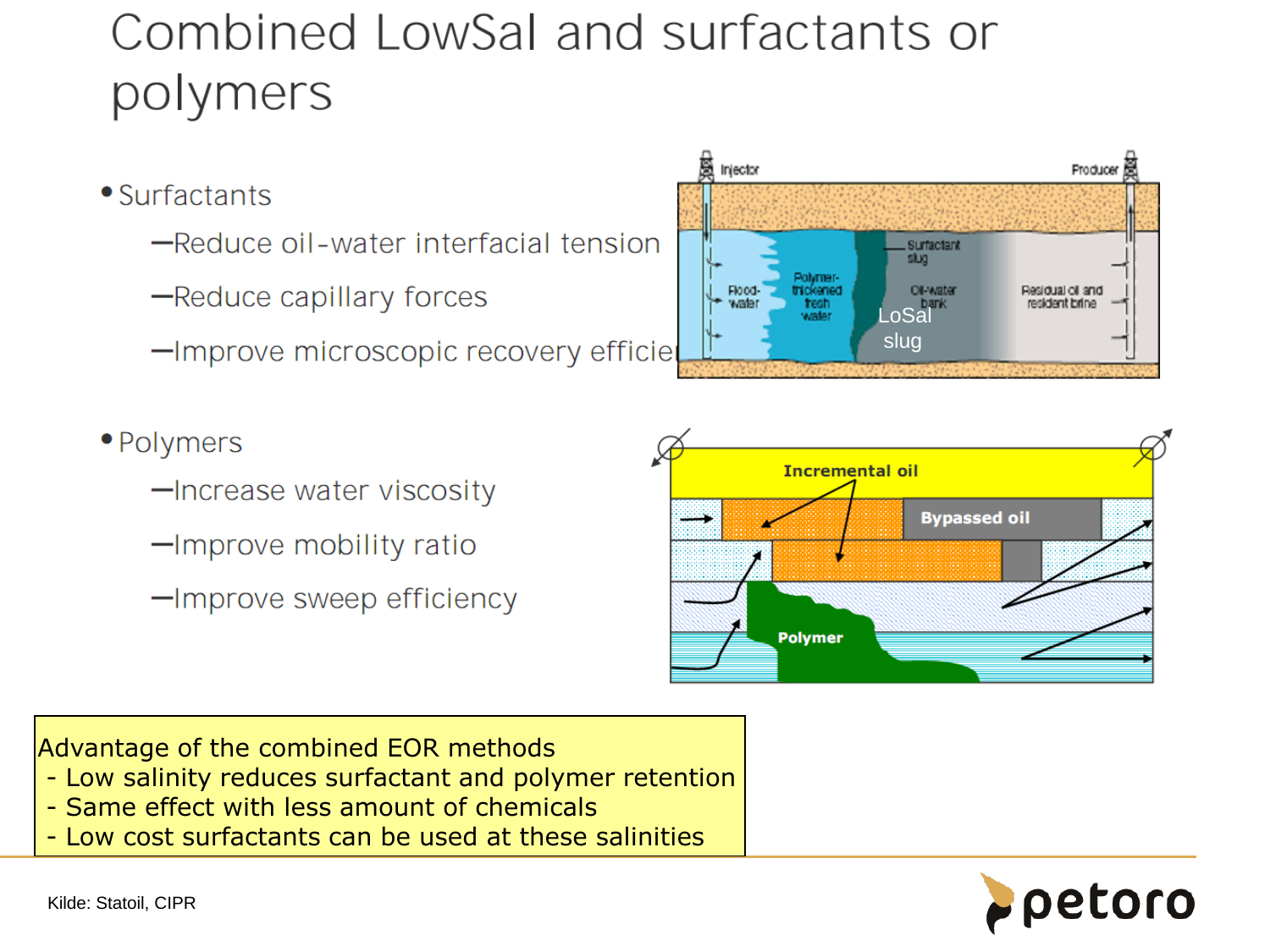Decision of the IOR-pilots before full-field implementation should be seen in context with other similar decisions under uncertainty



Example: Decision of a new appraisal well

Despite the uncertainty in the volume  $+$  -50%, it was considered that the appraisal well would not provide sufficient information to impact the concept selection

What is the value of the information and what is the probability that information from the pilot will change the decision?

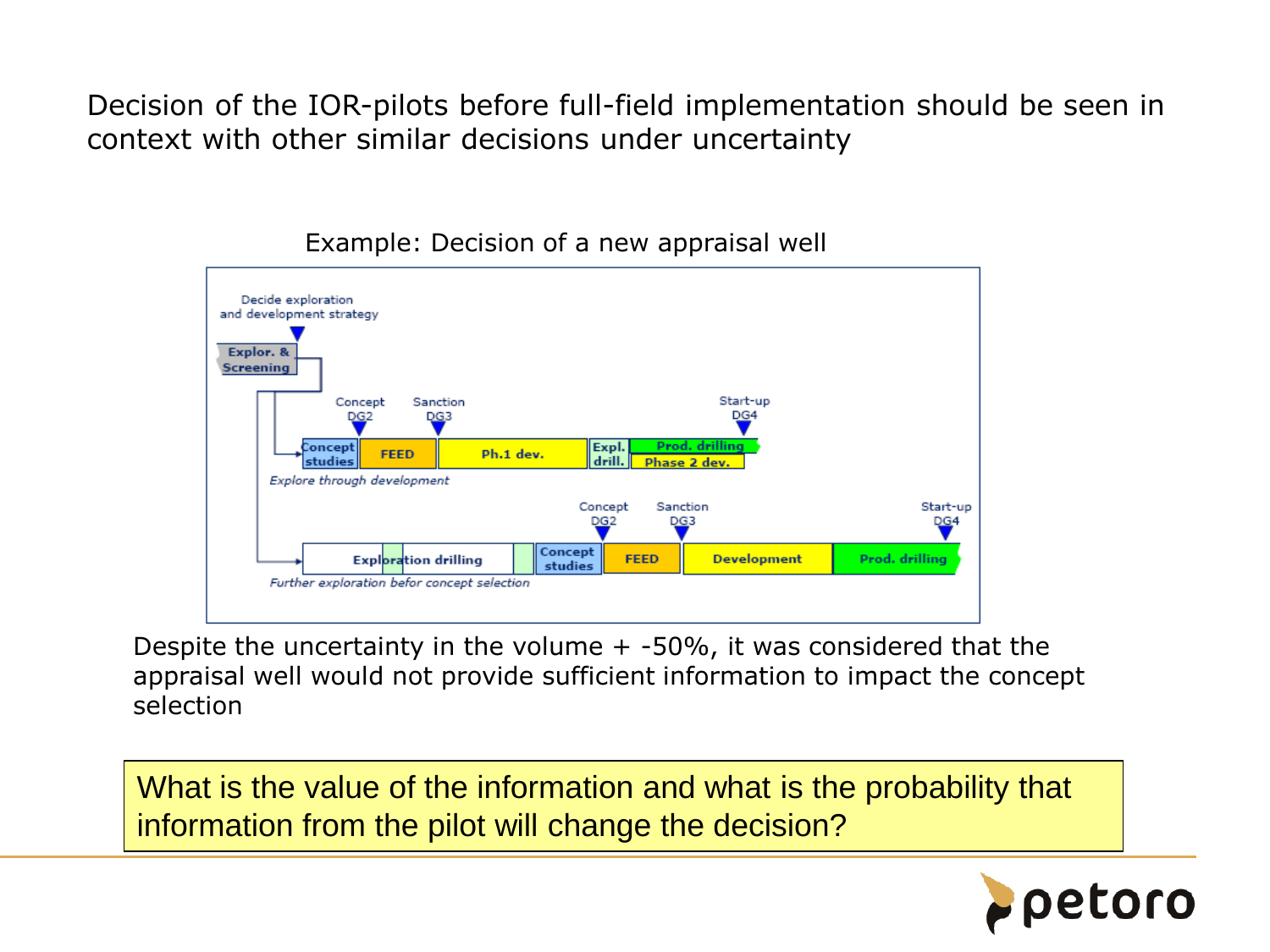## Example decision process large EOR project Polymer injection in deep-offshore Angola field

- **Background** 
	- Base case development is with water injection , with 4 subsea injection lines and 31 injectors. Maximum water injection rate will be 375 000bwpd. Desulfated sea water is injected at start, but produced water will be reinjected later in the life of the project.
	- Increased recovery estimated to 3-7 percent based on lab and reservoir simulation
- This field meets many favourable criteria for polymer injection:
	- Medium viscous oil 3 to 7cP
	- High permeability : multi darcy
	- Clean sand meaning low polymer adsorption
	- Low temperature : 50°C which is ideal for conventional hydrolysed polyacrylamides (HPAM)
- When referring to existing polymer operations, the major challenges are related to the salinity of the water and the deep offshore configuration (both geoscience and architecture/logistics).
	- Limited up-front Capex. Opex include chemicals and logistics.
- After a full design of the injection strategy ( polymer selection concentrations stakes ...) a phased approach has been retained with
	- an injectivity test in April 2008 1 single well short duration to address the risk of plugging the formation
	- A full line polymer injection for around 1 yr to ensure longterm injectivity, long term operability of the polymer facilities and potentially reservoir performance. 7t/day of polymer will be injected.

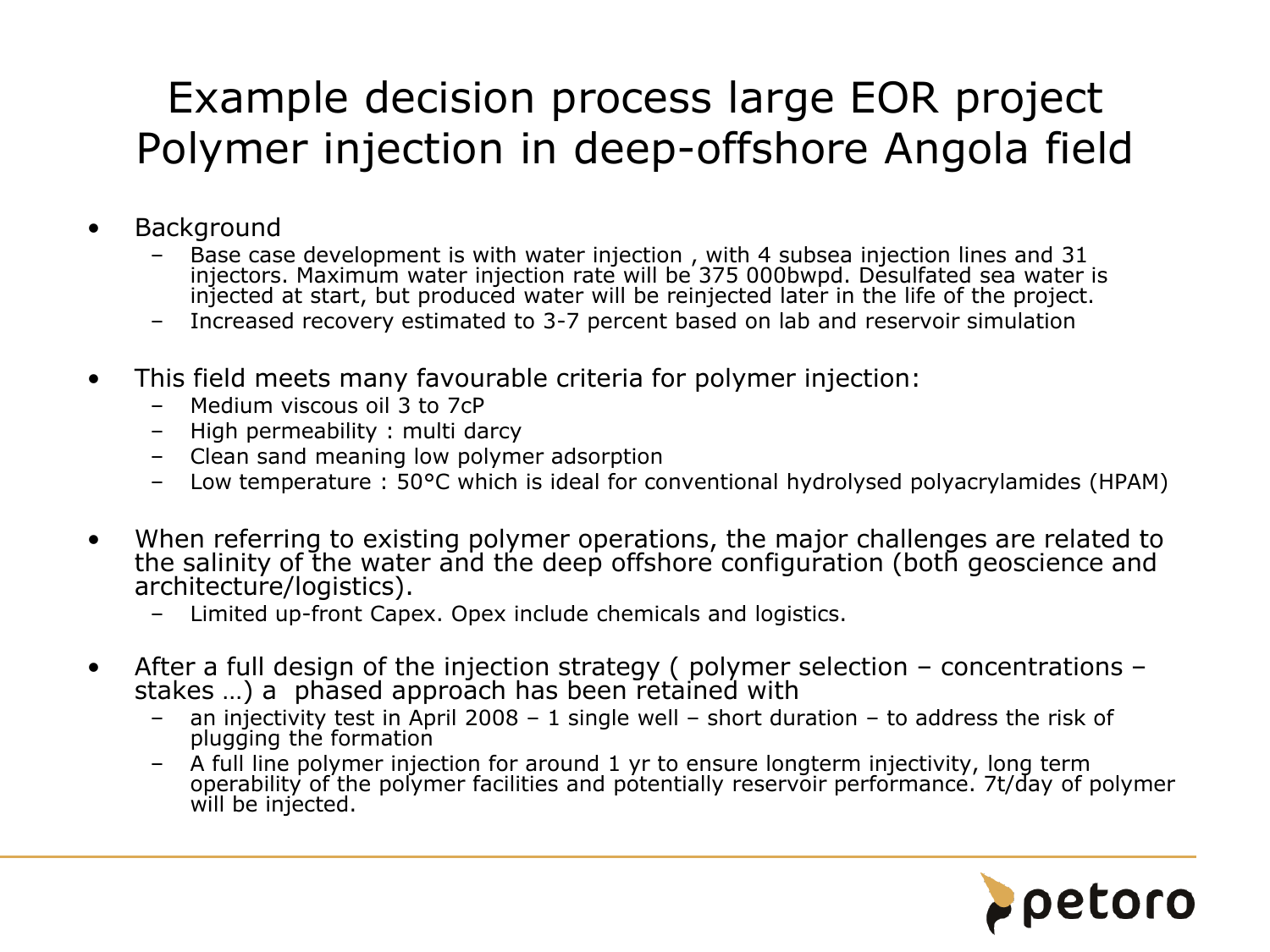### Environmental challenge

- Chemical flooding has a large potential for increased recovery both reducing residual oil and increasing the mobility of oil, sweep. Extensive use internationally but limited use on the Norwegian shelf
- The challenge by chemical flooding:
	- Often red chemicals that are mixed with water.
	- For some chemicals, it may be back produced to the platform.
- The following chemicals considered:
	- **Silicate** is a green chemical. It must be injected LoSal water before and after injection of Silicate. Consequences for injectivity by contact with salt.
	- **Bright Water** is a red chemical that is expected to remain in the reservoir. The questions are the requirements that are put to BrightWater to be approved by SFT.
	- Injection of **Polyacrylamid** and **LPS** are characterized as being red. There is a possibility that the chemicals will reach the producers. The question is what requirements must be set to regularity etc to get an approval by SFT for use in Norway